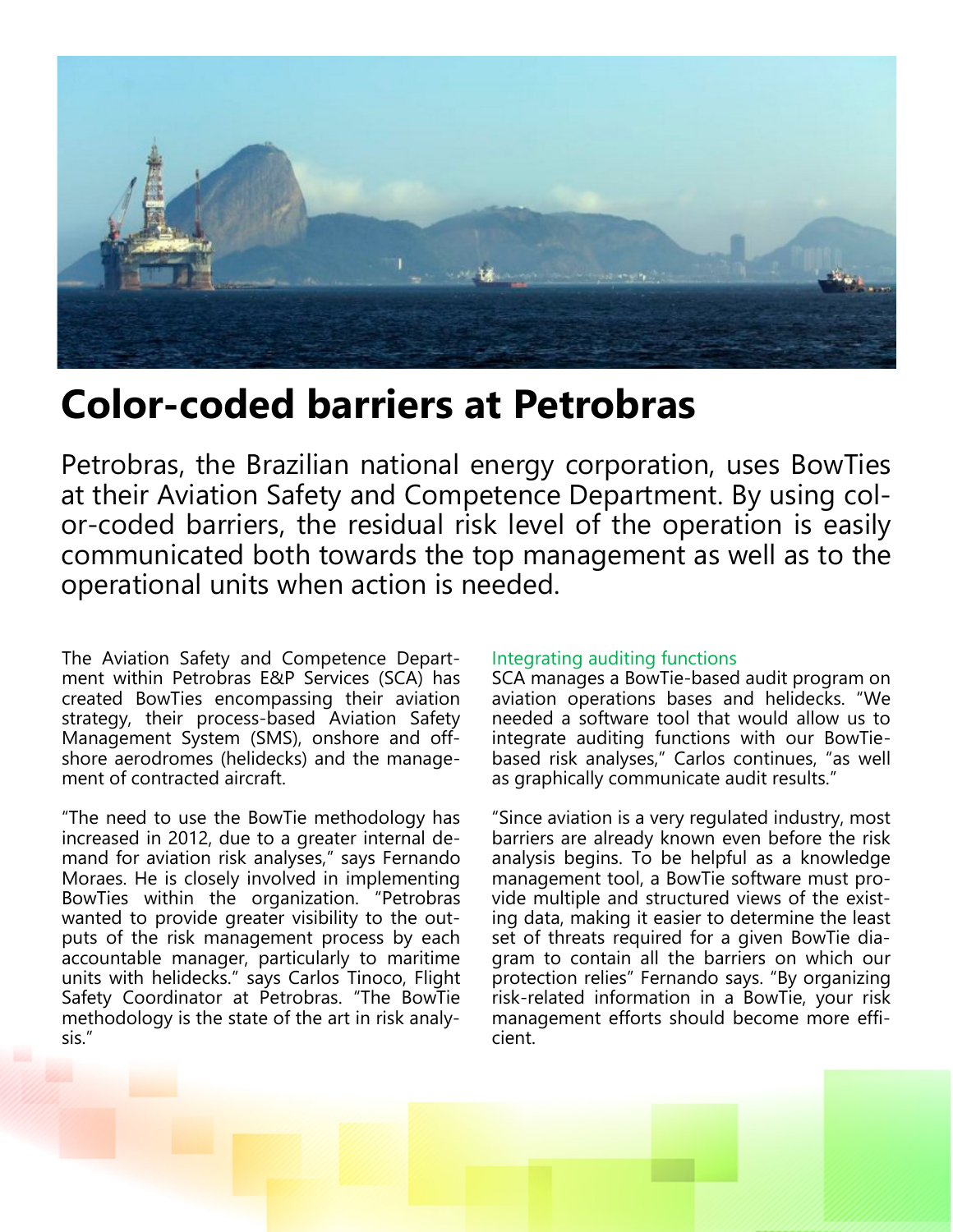If the use of the BowTie methodology doesn't enable you to achieve your targeted ALARP faster, with less efforts or less experience, maybe you should review your model or its application."

The organization is positive about the results of using the BowTie methodology in aviation: "We have improved our ability to demonstrate that good safety performance results from a structured approach to risk, not from luck," says Fernando. "Before, we used a lengthy text based safety case, which required much greater effort just to keep it a living document. Also, there has been a shift in our philosophy in how to use the safety case. Previously, every manager should know all the content of the safety case and manage risks accordingly. In such a large organization it seems better to have a small team of specialists to take care of BowTies and the safety case, while managers ensure the integrity of the barriers for which they are accountable. In the end, everyone benefits from improved procedures, where safety information is indistinguishably embedded into operational information". Carlos: "People just want to know what to do. Now it is easier for everyone in the organization to become aware of the weak points. The BowTie methodology makes easier to get the buy-in from all managers, thus ensuring the actions required maintain the integrity of the barriers."

## Color-coded BowTies

Presently, every helideck audit report contains a color-coded BowTie, based on a BowTie template for the Top Event ''unsafe condition related to offshore aerodrome" and on the audit results. The color for each barrier is defined by pasting the corresponding audit grade in a specific cell in a worksheet view of the BowTie. Fernando: "Although the color-coded BowTies reflect the same information as the text-based audit report, the response tends to be more proactive, since no one likes to own red barriers".

"It is very easy to look at the picture, which enables us to manage risk in the most informed and efficient way," says Carlos. "With such a large operation - 180 helidecks receiving flights from

14 operational bases - it's important to guarantee that we have the barriers in place and that each barrier has been thoroughly assessed. Our top management has confidence that the methodology supports informed decisions about which barriers need priority."

## Audits

The 2015 helideck audit cycle has begun before the BowTie 'Unsafe condition related to offshore aerodrome' has been validated. Therefore , some adaptation was required to match the existing audit checklists against the barriers in the BowTie, with a 'question to barrier' approach. Aiming at the 2016 audit cycle, the audit checklist was reviewed with a 'barrier to question' approach.

The same process was replicated for onshore aerodromes. Since the key purpose of the aerodrome BowTies is auditing, only barriers that Petrobras is accountable for are represented in those BowTies.

### Involving contractors

In 2015 Petrobras has conducted eleven workshops with contracted aircraft operators, in order to develop, with a collaborative approach BowTies for 'Deviation from intended flight path' and 'Release to service of unairworthy aircraft'.

"Our aircraft contractors were invited to invest some time thoroughly considering the very nature of each BowTie element," says Fernando. "For instance, for the classic event 'Deviation from intended flight path', 'incorrect flight planning' is a classic threat. However, during the workshops it became evident that the corresponding barriers were not intended to detect the incorrect flight planning, but to ensure that the flight planning was right in the first time. This means that such threat could be better described as 'the diversity and number of information sources to be processed in order to generate a flight plan'. It is unlikely that we would have such insight without the thorough and collaborative approach used during these workshops."



**Vlietweg 17v NL-2266 KA Leidschendam**

**The Netherlands Videos: YouTube.com/CGEriskPhone: +31 (0) 88 100 1350 Website: www.cgerisk.com Email: support@cgerisk.com**

The leading provider of barrier based risk management solutions